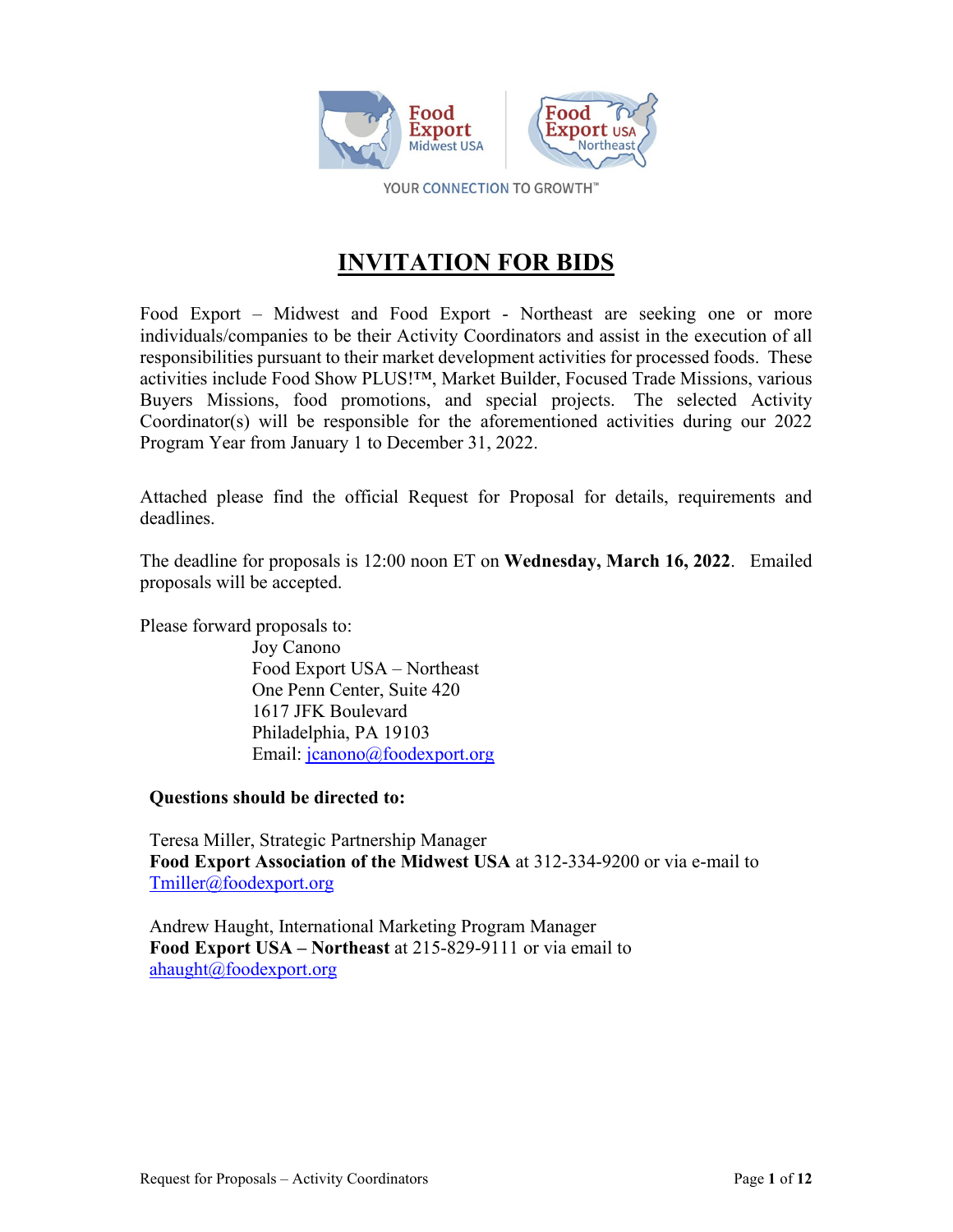

YOUR CONNECTION TO GROWTH"

# **Request for Proposals Activity Coordinators**

#### **Background**

The Food Export Association of the Midwest USA (Food Export – Midwest) and Food Export USA – Northeast (Food Export – Northeast) are not-for-profit export associations and whose primary function is to develop export markets for midwestern and northeastern (respectively) producers and processors of value-added food and agricultural products. Our members include state agricultural promotion agencies from thirteen midwestern and ten northeastern states.

Both groups are participants in the Market Access Program (MAP), a federal program handled by the Foreign Agricultural Service (FAS) of the U.S. Department of Agriculture. The MAP is intended to boost the export of value-added food and agricultural products from the U.S. through a partnership between FAS and approximately seventy-five other industry-based trade organizations. This includes primarily commodity-specific groups, as well as two other unaffiliated regional groups similar to Food Export - Midwest and Food Export - Northeast that handle the southern and western regions of the U.S.

The products covered for export promotion by Food Export – Midwest and Food Export – Northeast include a wide variety of processed and semi-processed products found throughout the retail, foodservice, and food processing sectors. These include products or derivations of meat, dairy, poultry, seafood, grains, fruits and vegetables, salty and savory snack foods, confections, beans, sauces and condiments, pet foods, beverages, canned foods, animal feeds, bakery products, pasta and many others. Marketing channels include mass market retail, specialty foods, convenience foods, private label, healthy/organic, food ingredients, frozen foods, and others. Additionally, Food Export – Northeast promotes benchmark seafood products from the northeastern U.S. including lobster, scallops, monkfish, Atlantic herring, squid, Atlantic mackerel, dogfish and skate.

Food Export - Midwest and Food Export- Northeast are independent organizations that have been engaged in a strategic alliance since April of 2000. Through this alliance, the strategy and tactics of the organizations have been aligned so that the activities and services of each group are very similar with differences based primarily on geographic focus. Food Export - Midwest focuses on midwestern exporters and a series of eight overseas target markets, including Oceania, China, Hong Kong, Taiwan, Japan, Korea, Southeast Asia, and Mexico. Food Export -Northeast targets northeastern exporters and six overseas markets, including Europe, Central America, Canada, the Middle East, South America and the Caribbean. By collaborating, the activities and services of each organization are open to participation by companies from the other region. The net effect is that exporters in the Midwest and Northeast have access to a larger range of export promotion opportunities,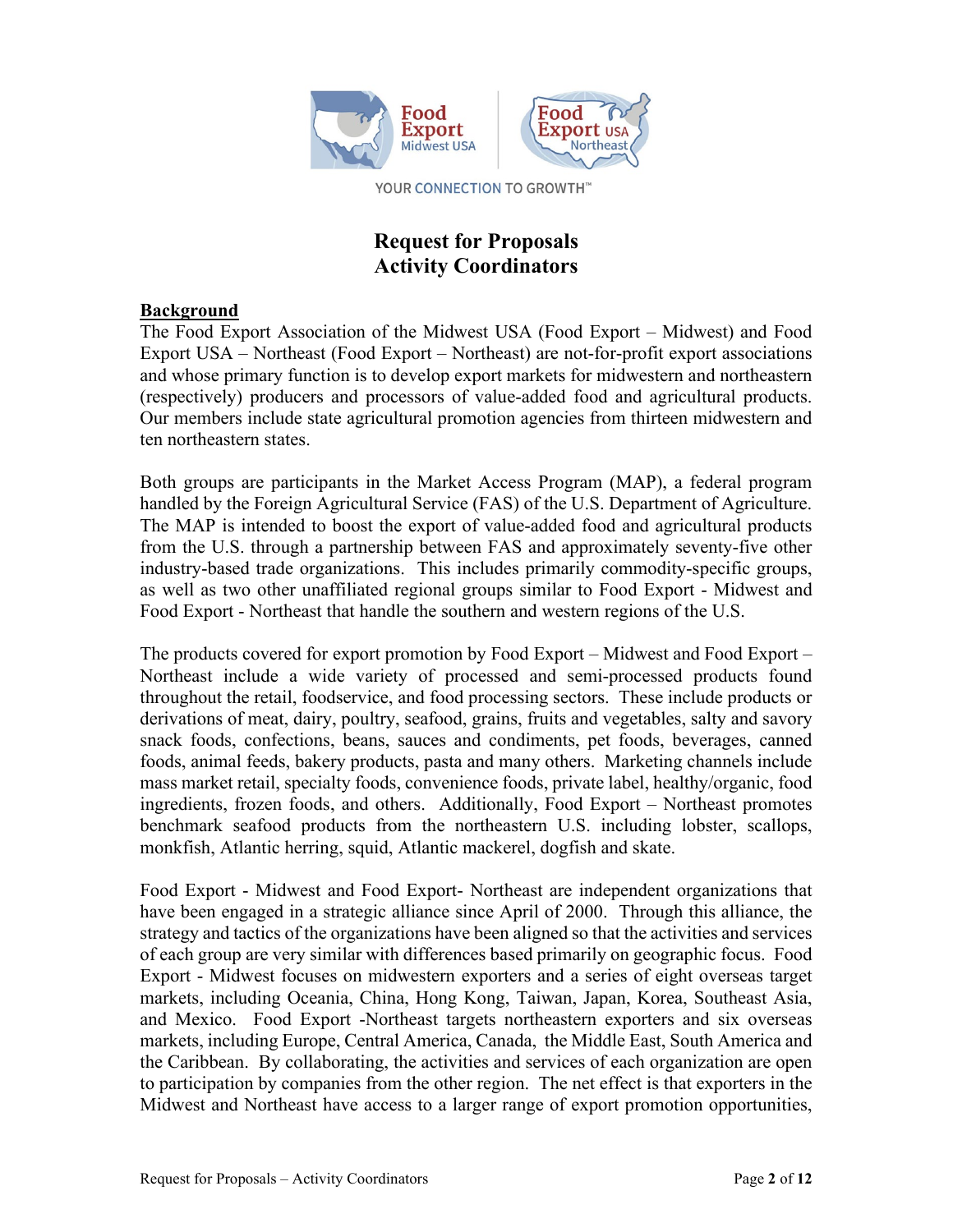while the limited staffs at Food Export - Midwest and Food Export - Northeast can focus on specific market development opportunities.

The states that are members of Food Export- Midwest include: Illinois, Wisconsin, Kansas, Minnesota, Michigan, Nebraska, North Dakota, South Dakota, Iowa, Indiana, Ohio, Missouri and Oklahoma. Food Export – Northeast encompasses: New York, New Jersey, Vermont, Delaware, Connecticut, Massachusetts, Maine, New Hampshire, Pennsylvania, and Rhode Island.

More information about Food Export – Midwest and Food Export - Northeast is available at: [www.foodexport.org.](http://www.foodexport.org/)

#### **Scope of Work**

Food Export – Midwest and Food Export - Northeast are seeking an individual/company to be their Activity Coordinator(s) and assist in the execution of all responsibilities pursuant to their market development activities. These activities may include Food Show PLUS!<sup>™</sup>, Market Builder service, Focused Trade Missions, various Buyers Missions, product promotions, and special projects. Food Export – Midwest and Food Export – Northeast are seeking individuals/companies to assist with aforementioned responsibilities for processed food products and will be responsible for the aforementioned activities during our 2022 Program Year from January 1 to December 31, 2022. Orientation of any new vendors will likely commence in early 2022.

Please provide a quotation for each of the following services:

#### **1. Buyers Missions Scope of Work**

Buyers missions are activities in which a team of international buyers is invited to travel to the U.S. The purpose of these activities is to encourage and facilitate the purchase of U.S. products. Buyers missions may involve a stop in one or more U.S. cities for one-on-one meetings with U.S. suppliers. The team often visits a major U.S. trade show where the buyers walk the show and may have additional one-on-one meetings. Facility tours including retailers and supermarkets are also often planned for the team to allow them to see innovative products and merchandising techniques. Due to recent circumstances from the Covid-19 global pandemic, many of our activities have been virtual instead of in-person using various software platforms. Flexibility and capability for both types of activities will be required.

The responsibilities of the individual(s) that are contracted under this RFP include:

Project Phase: Activity Planning and Preparation (approximately 25%) Primary Tasks:

- o Development and submission of activity plan and project budget
- o Liaise with Food Export staff, states and In-Market Representatives
- o Solicitation of buyer nominations from In-Market Representatives and FAS offices / Posts
- o Collect buyer nominations, review and recommend buyers for selection
- o Assist with the development of recruitment materials for U.S. suppliers
- o Work with Food Export staff to develop a recruitment list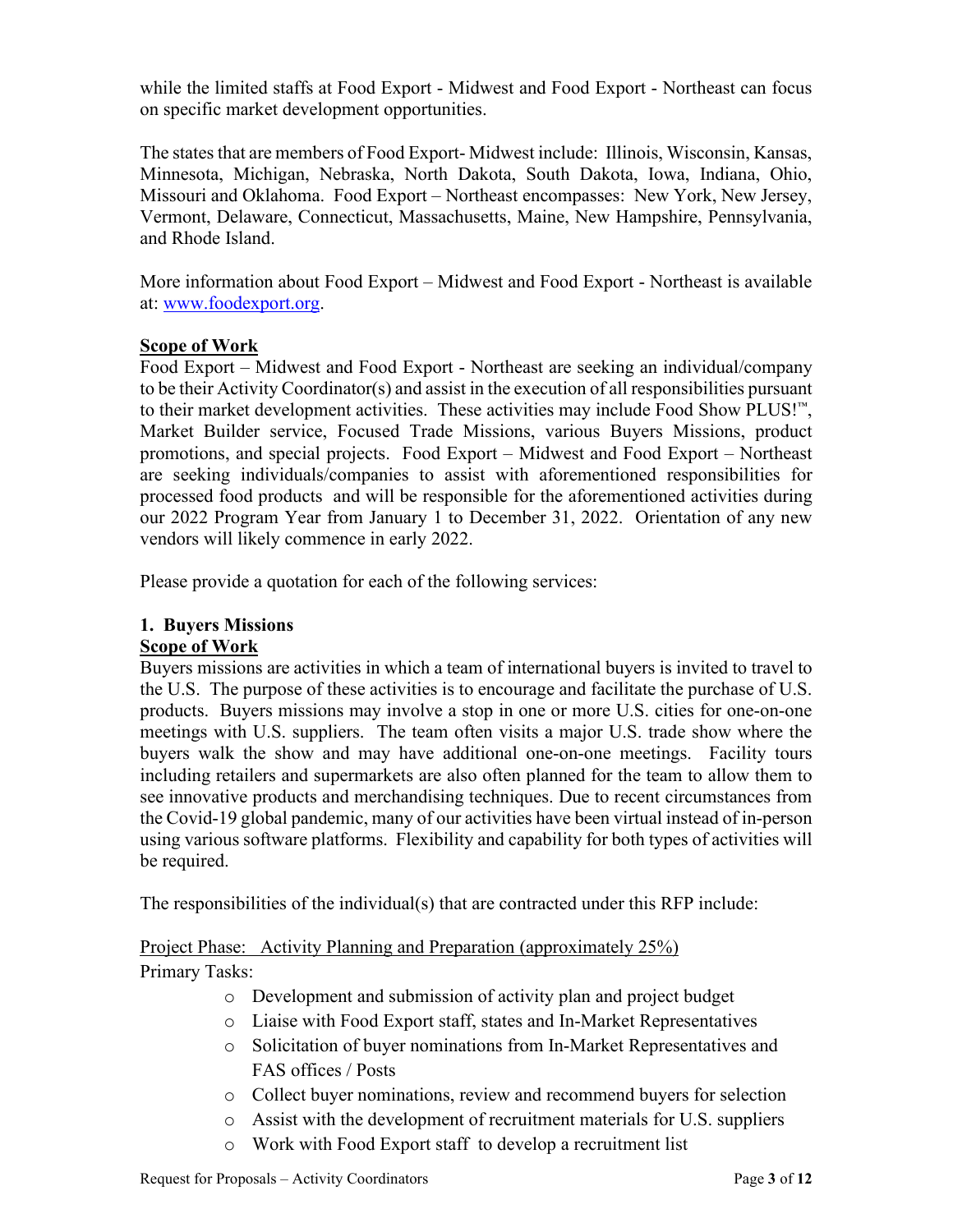- o Collaborate with liaisons on company calls
- o Monitor recruitment progress
- o Responsible for contacting and securing participation for the activity

#### Project Phase: Activity Execution (approximately 50%)

Primary Tasks:

- o Confirm buyer participation and create Buyer Profiles
- o Communicate buyer information to travel coordinator
- o Assist with securing a tradeshow booth and requests for proposals for vendors (i.e. meeting room, hotel), as needed
- o Development and/or execution of retail store tour or other site tour (when applicable)
- o Collect supplier meeting preferences and profiles
- o Ongoing communication with buyer and supplier participants
- o Development of meeting matrix
- o Monitoring of activity budget
- o Provision of information for buyer newsletter to Food Export staff
- o Ensure that all activities and expenses are in compliance with all MAP regulations, and Food Export – Midwest/Food Export- Northeast policies and procedures
- o Cross-selling of Food Export programs and services, as appropriate
- o Coordination and communication with Food Export staff, states and In-Market Representatives, the [Foreign Agricultural Service](http://www.fas.usda.gov/) (FAS) Offices / Posts, freight logistic coordinator and others as needed
- o Ongoing communication with supplier participants
- o Taking photographs of activity participants and U.S. Pavilion

# Project Phase: Post-Event Wrap-Up (approximately 25%)

# Primary Tasks:

- o Collect outstanding initial evaluations
- o Ensure all expenses are submitted to Food Export within 30 days after activity completion
- o Follow up on post-event supplier and In-Market Representative inquiries
- o Provide buyer feedback through Food Export database notes section
- o Participate in wrap-up call with Food Export staff and provide reporting on activity as directed
- o Provide activity photos and other written material for use by Communications (i.e. blog post, social media outlets)
- o Document success stories and submit to program staff

Additional duties such as recruitment, on-site coordination, and additional services to be defined will be assigned on a case-by-case basis with pre-authorization by the International Marketing Program Manager.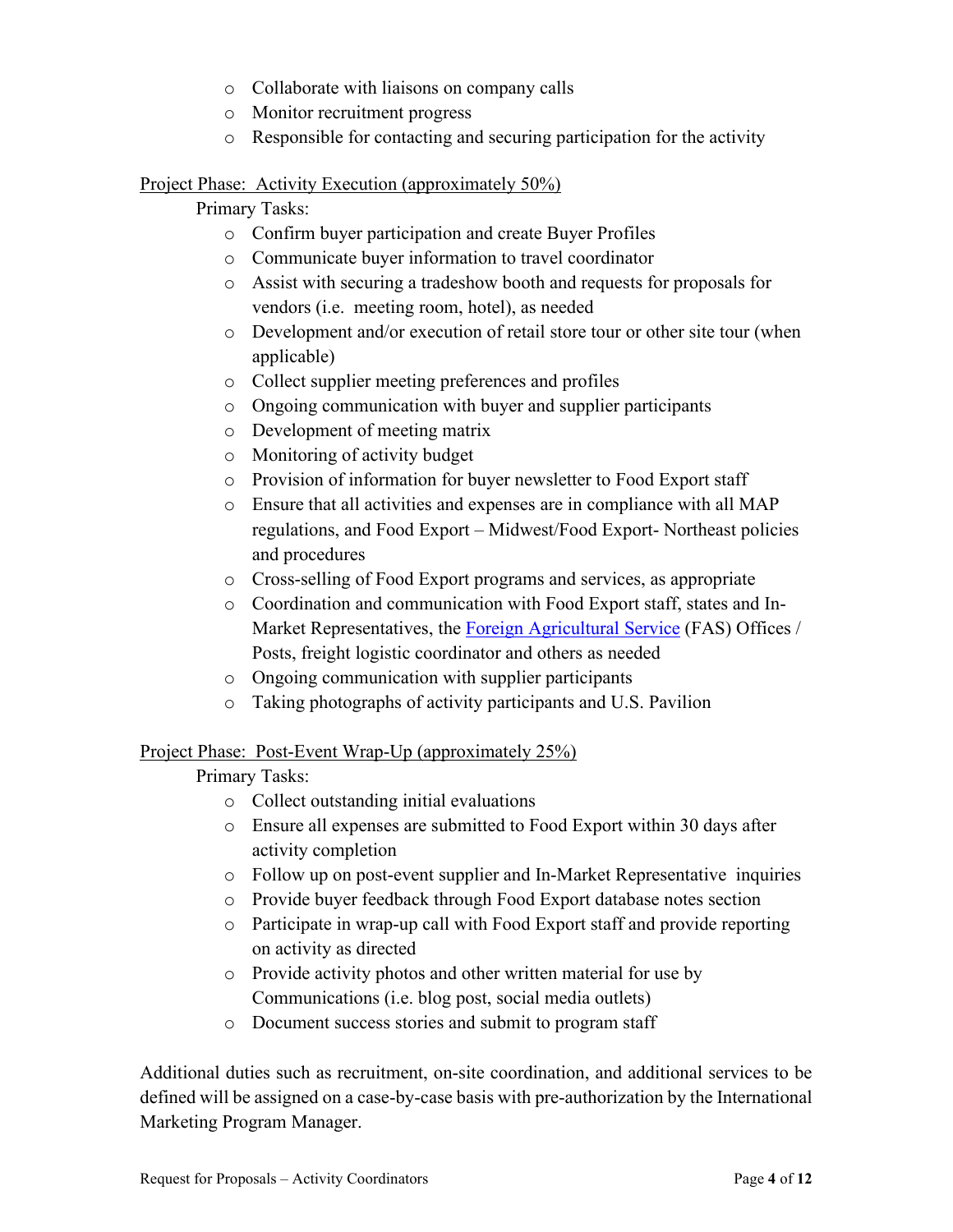*Based on our experience, we estimate an average-sized Buyers Mission activity (typically 10 buyers traveling in the mission and 30 suppliers participating) will require approximately 75 hours of work, exclusive of on-site coordination.*

#### **2. Food Show PLUS!**

#### **Background**

Food Show PLUS!™ describes Food Export – Midwest/Food Export- Northeast's approach to assisting U.S. exhibitors at key international trade shows with the main objectives of preparing them and helping maximize their experience at the show. We do not pursue a traditional approach of buying booth space from the show organizer and reselling it to exhibitors at a discount. Instead, we try to add value for exhibitors by focusing our efforts on maximizing their potential for developing leads, securing an importer/distributor, and realizing sales from the show.

Food Show PLUS!™ targets key international trade shows where we can offer a package of appropriate services to exhibitors. The services offered vary by show, and are selected based on: the requirements of the market; services offered by the show organizers; services offered by the local FAS office; and our ability to provide effective support. Every attempt is made not to duplicate services offered from another source. Our Food Show PLUS!™ services are performed primarily by our network of foreign in-market representatives who are located in 20 markets around the world.

During the Covid-19 global pandemic many if not all trade shows were cancelled. For the shows that were able to continue with restricted or reduced capacity, Food Export offered a Food Show PLUS!™ Showcase service in which our local in-market representatives showcased products of companies who registered with us. Despite our hopes of returning to in-person activities in the future, there still remains the possible of using this model for shows where U.S. exhibitors can't attend.

The types of services considered for each Food Show PLUS!™ include:

- Assisting exhibitors with registration with the show organizers;
- Targeted invitation of qualified buyers;
- Setting up introductions between buyers and suppliers;
- Translation of exhibitor material into appropriate language(s) for show visitors;
- Providing technical (food industry) interpreters at the show booth;
- On-site show assistance by the local in market-representative;
- In-market briefing and local industry tours, as appropriate;
- Qualifying exhibitor leads from the show, and conducting checks on the top few;
- Writing and sending a generic follow up letter in the local language to all contacts;
- Assisting eligible exhibitors with obtaining Branded Program reimbursement;
- Providing a final report; and
- Other services as defined.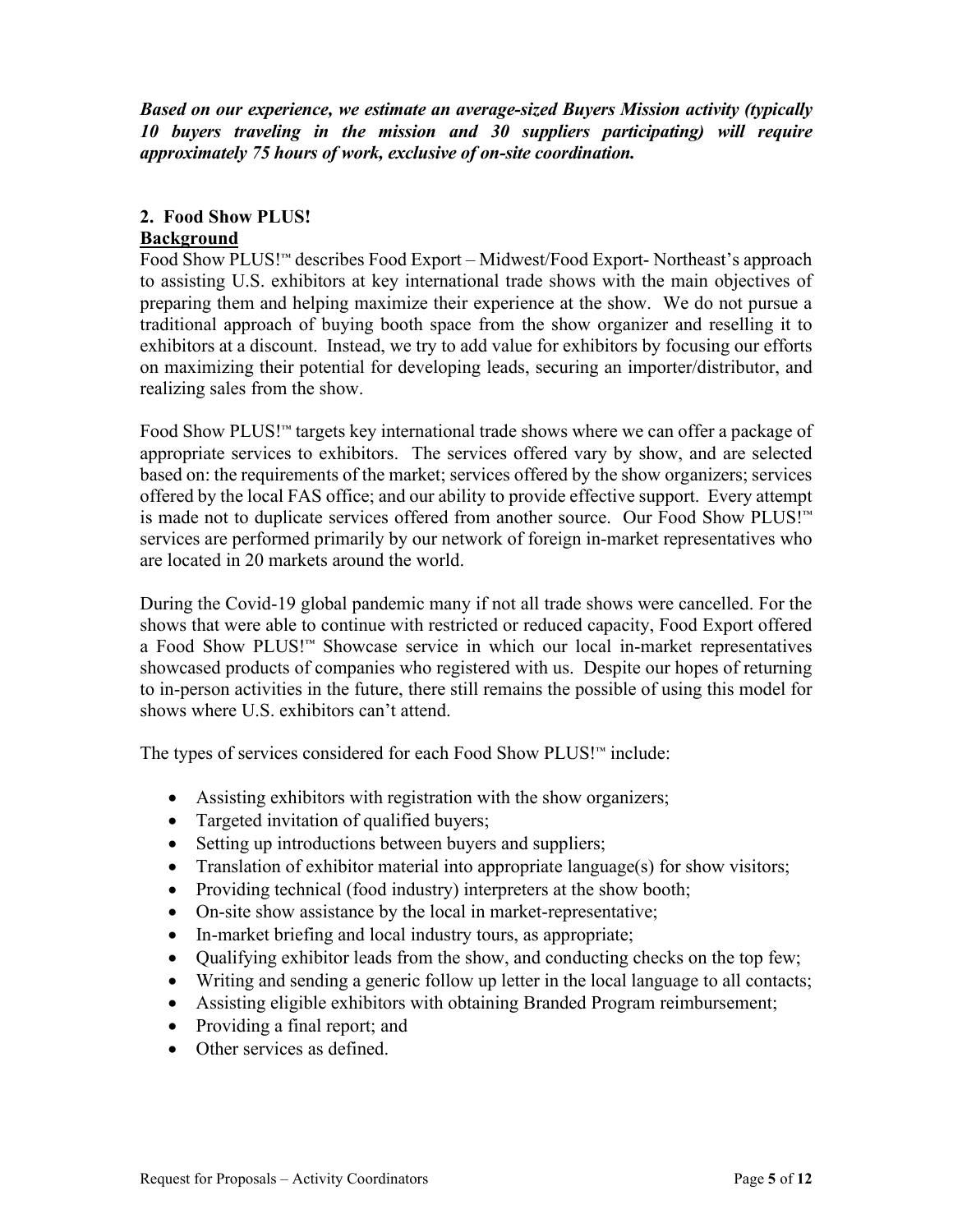The responsibilities of the individual(s) that are contracted under this RFP include:

Project Phase: Activity Planning and Preparation (approximately 25%)

Primary Tasks:

- o Development and submission of activity plan and project budget
- o Liaise with Food Export staff, states, and In-Market Representatives
- o Assist with the development of recruitment materials for U.S. suppliers
- o Work with Food Export staff to develop a recruitment list
- o Collaborate with liaisons on company calls
- o Monitor recruitment progress
- o Responsible for contacting and securing participation for the activity

# Project Phase: Activity Execution (approximately 50%)

# Primary Tasks:

- o Assist with participant exhibit inquiries
- o Create activity guidelines for participants
- o Collect supplier profiles and preferences for additional services, where applicable; follow up with unpaid participants for fees
- o Ongoing communication with supplier participants
- o Prepare supplier profiles for submission to IMRs
- o Assist with securing a tradeshow booth and requests for proposals for vendors (i.e. meeting room, hotel), as needed
- o Monitoring of activity budget
- o Coordination and communication with Food Export staff, states and In-Market Representatives, show organizers, FAS Post (travel notification) and others as requested
- o Ensure that all activities and expenses are in compliance with all MAP regulations, and Food Export – Midwest/Food Export- Northeast policies and procedures
- o Cross-selling of Food Export programs and services, as appropriate

# Project Phase: Post-Event Wrap-Up (approximately 25%)

Primary Tasks:

- o Collect outstanding initial evaluations
- o Ensure all expenses are submitted to Food Export within 30 days after activity completion
- o Follow up on post-event supplier or IMR inquiries
- o Participate in wrap-up call with Food Export staff and provide reporting on activity as directed
- o Provide activity photos and other written material for use by Communications (i.e. blog post, social media outlets)
- o Document success stories and submit to program staff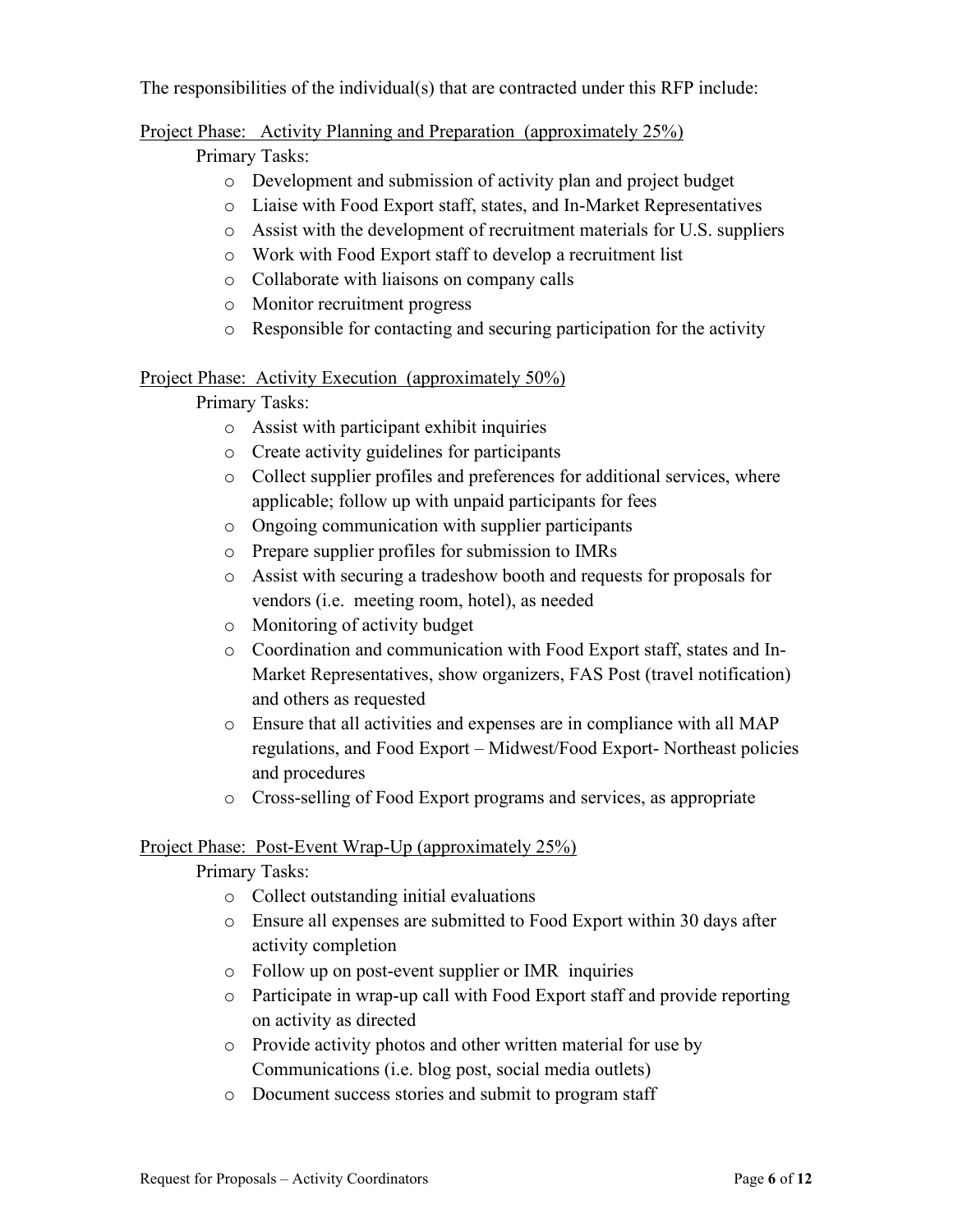Additional duties such as recruitment, on-site coordination, and additional services to be defined will be assigned on a case-by-case basis with pre-authorization by the International Marketing Program Manager.

# *Based on our experience, we estimate a Food Show PLUS!™ activity will require approximately 55 hours of work, exclusive of on-site coordination.*

# **3. Focused Trade Missions Background**

The Focused Trade Mission is designed to offer U.S. exporters both a sales opportunity and educational experience. Often, cost and time prohibit U.S. tradeshow exhibitors from the opportunity to study the market outside the tradeshow walls.

The Focused Trade Mission will combine aspects of the following services and service providers: FAS Overseas office, In-Market Representative, aspects of the Market Builder service, the Branded Program and member state representatives to offer U.S. companies a first-hand experience of the target market and highlight opportunities and constraints. This program provides market analysis of the potential export products, meetings with buyers, market briefings, retail tours and assistance with following-up on sales leads. Coupled with the educational component of this mission, there will be a tabletop reception to put U.S. exporters in contact with potential buyers. In 2020 and 2021 Food Export conducted multiple virtual trade missions in lieu of in-person travel due to the Covid-19 pandemic and may continue to conduct virtual missions or include virtual components to in-person trade missions in the future. Flexibility and capability for both types of activities will be required.

The responsibilities of the individual(s) that are contracted under this RFP include:

# Project Phase: Activity Planning and Preparation (approximately 20%)

Primary Tasks:

- o Development and submission of activity plan and project budget
- o Liaise with Food Export staff, states and In-Market Representatives
- o Assist with the development of recruitment materials for U.S. suppliers
- o Work with Food Export staff to develop a recruitment list
- o Collaborate with liaisons on company calls
- o Monitor recruitment progress
- o Responsible for contacting and securing participation for the activity

# Project Phase: Activity Execution (approximately 60%)

Primary Tasks:

- o Confirm supplier profiles and information for pre-event research;
- o Prepare supplier profiles for IMR submission
- o Assist with requests for proposals for vendors (i.e. meeting room, hotel), as needed
- o Create activity guidelines for participants
- o Coordinate shipping of event samples to market
- o Deliver pre-event research to participants, as prepared by the IMRs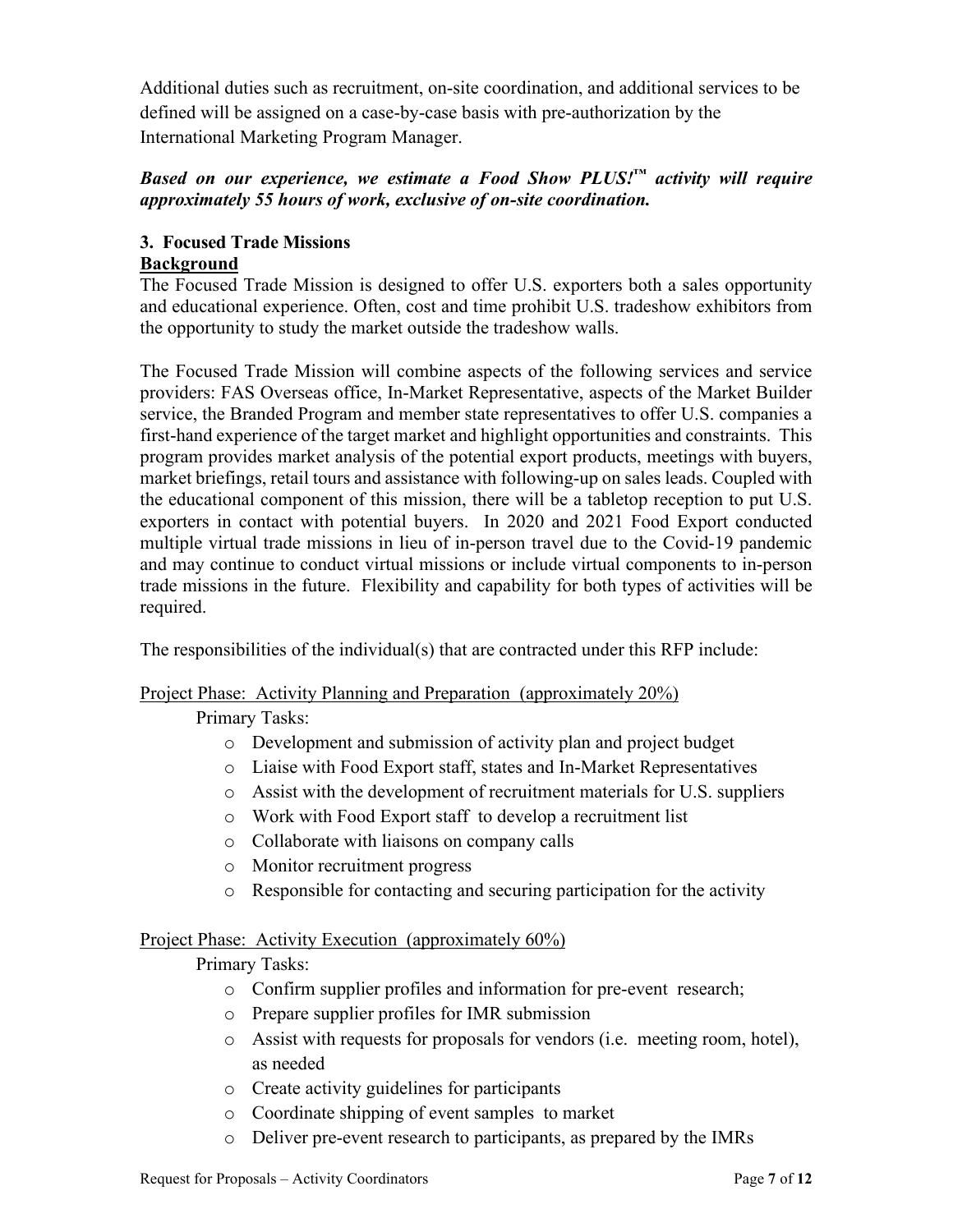- o Monitoring of activity budget
- o Coordination and communication with Food Export staff, states and In-Market Representatives, FAS Post, freight logistics firms and others as needed
- o Ongoing communication with supplier participants
- o Taking photographs of activity participants and U. S. Pavilion
- o Ensure that all activities and expenses are in compliance with all MAP regulations, and Food Export – Midwest/Food Export- Northeast policies and procedures
- o Cross-selling of Food Export programs and services, as appropriate

#### Project Phase: Post-Event Wrap-Up (approximately 20%)

Primary Tasks:

- o Collect outstanding initial evaluations
- o Ensure all expenses are submitted to Food Export within 30 days after activity completion
- o Follow up on post-event supplier or IMR inquiries
- o Participate in wrap-up call with Food Export staff and provide reporting on activity as directed
- o Provide activity photos and other written material for use by Communications (i.e. blog post, social media outlets)
- o Document success stories and submit to program staff

Additional duties such as recruitment, on-site coordination, and additional services to be defined will be assigned on a case-by-case basis with pre-authorization by the International Marketing Program Manager.

# *Based on our experience, we estimate a Trade Mission activity will require approximately 60 hours of work exclusive of on-site coordination.*

#### **4. Evaluation and Outreach Work Scope of Work**

Two elements that are critical to our programs are our Activity Evaluations and our Database of Companies.

Upon the completion of each service that we provide, i.e., Buyers Missions, Food Show PLUS!™, Focused Trade Missions, trade lead dissemination, etc., we ask the U.S. supplier participants to complete an initial evaluation of our services. This evaluation includes information on the sales and other results that they expect from the activity. Four-to-Six months after the activity has been completed, we ask the participant to complete another evaluation. It is anticipated that this evaluation will be more accurate as more time has been allowed to work with buyers and generate sales.

These evaluations are critical to our ability to assess the success of our individual activities as well as to obtain future funding from the U.S. Department of Agriculture for our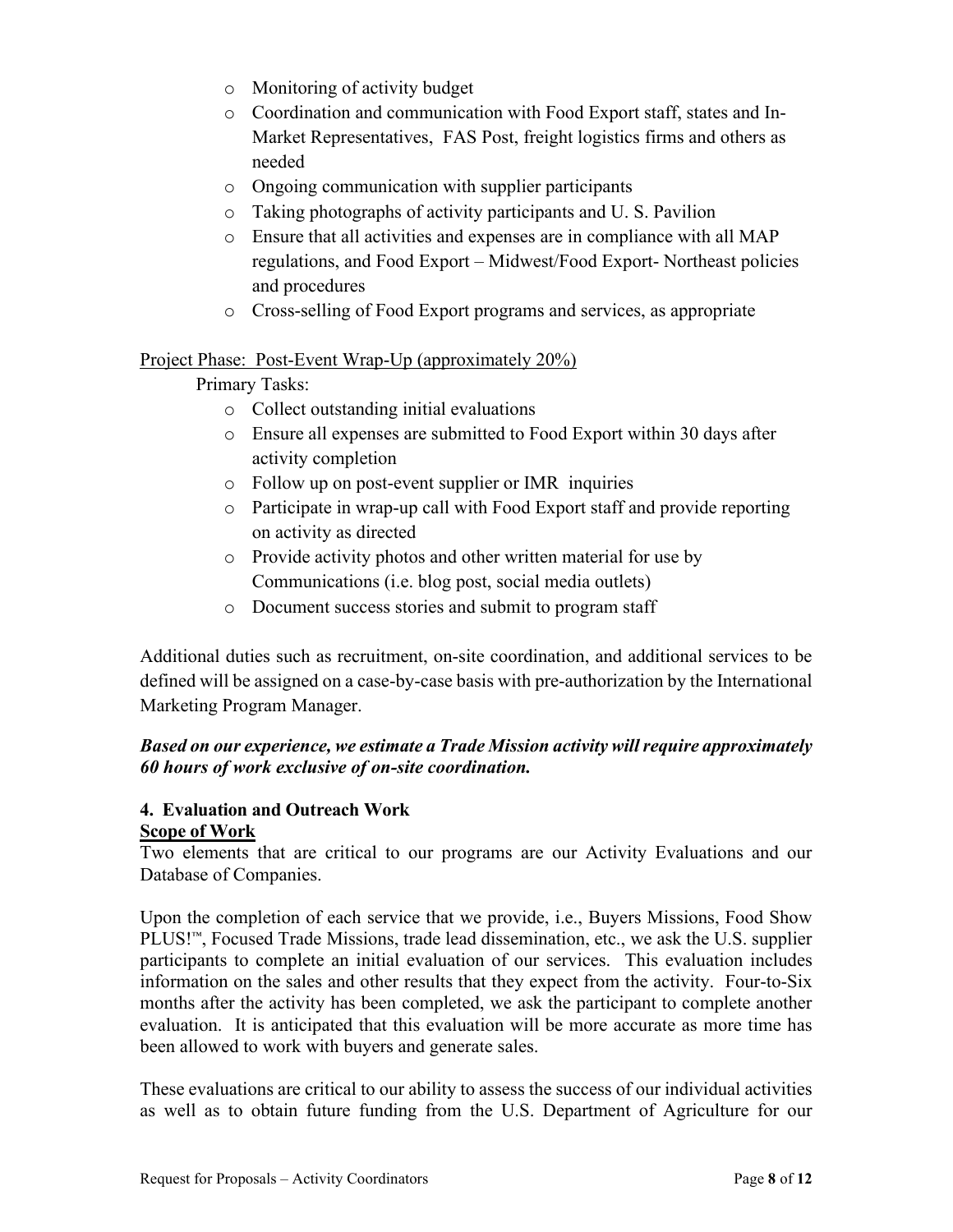programs. However, evaluation return rates can be low, particularly for our six-month evaluations, without the support of additional resources.

The Food Export - Midwest and Food Export- Northeast database system contains more than 9,000 companies. This on-line system is used for a variety of purposes. One of the most important aspects is to help us identify potential candidates for our activities. A complete and up-to-date system is critical to this effort.

It is anticipated that the work associated with this portion of the RFP would be conducted primarily by telephone. The responsibilities of the potential contractor may include the following:

- 1. Upon completion of each activity on Food Export Midwest and Food Export-Northeast's calendar of events, contact the appropriate activity coordinator and/or staff to identify what initial evaluations were collected. The contractor will then contact U.S. supplier participants to collect any evaluations that are missing.
- 2. Four-to-six months after each activity is completed, the contractor will send U.S. supplier participants a follow up evaluation form and contact them to obtain the completed form. In some cases, it may be necessary to complete this form by telephone. These forms will then be sent to Food Export – Midwest's or Food Export- Northeast's staff.
- 3. Provide feedback and recommendations to Food Export Midwest and Food Export- Northeast as to the effectiveness of our activities and improvement of our evaluation system and timing.
- 4. Receive company records periodically from Food Export Midwest and Food Export- Northeast's staff that need to be updated and/or completed.
- 5. Contact the companies to complete the information and return updated and completed company records to Food Export – Midwest and Food Export - Northeast staff.
- 6. While both collecting evaluations and updating the database, talk with suppliers regarding their experience with our activities and their success with exporting. Encourage them to enroll in the Food Export Helpline™, Branded Program, Market Builder, or other services, as appropriate.

# **5. Special Projects**

New and special projects are often undertaken by Food Export - Midwest and Food Export-Northeast. Outside assistance is often needed on these projects. Some examples include: Provide support with writing and editing contents for webinars, blog posts and other digital media content and communications/public relations materials; assistance with planning, design, production, implementation and execution of these educational and communications programs; assistance in coordinating in-store and menu promotion projects overseas, assistance with "staffing" the Food Export - Midwest and Food Export-Northeast booth at domestic trade shows, assistance with collecting activity evaluations, managing individual aspects of the Food Export on-line product catalog, working with U.S. exporters as a result of trade leads which are generated through our trade leads system,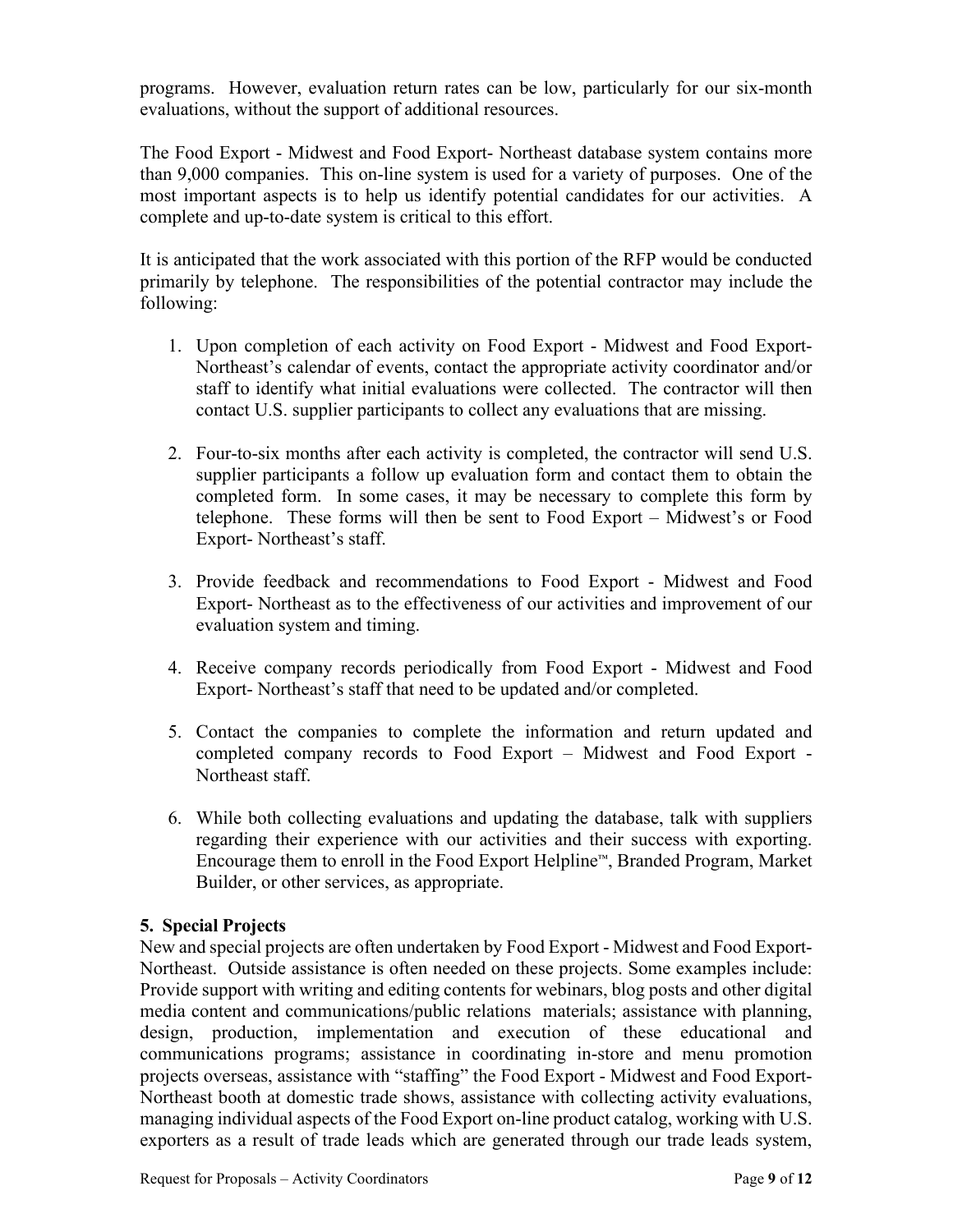establish best practices on programs and services, coordinating store tours for buyers as part of our Buyers Missions, and more. The responsibilities of the contractor for these projects would be to work with the International Marketing Program Manager to provide input on a plan of work for the project, as appropriate, and to provide the assistance required and assigned.

#### **Requirements and Submitting a Proposal**

The contractor must be able to cite previous experience in planning and conducting similar activities for food and agricultural products, and working effectively with people and by telephone, email and in person. Previous experience with not-for-profit groups, international marketing, food and/or agricultural groups will be considered favorably. The proposal should also include the names of the individuals who will be conducting the work and the qualifications of the proposed individual / vendor. The proposal should also include references. The contractor must also be financially and legally capable of entering into and executing a contract for the above stated projects. In addition, please provide the following information:

- 1. Name of Entity (as it would appear on contract/invoices)
- 2. Main point of contact
- 3. Complete Mailing Address / Physical Office Address
- 4. EIN/TIN/SS number (or if an overseas entity, the equivalent tax identification number in your country)
- 5. Type of Structure (choose one): Individual Corporation LLC Partnership Sole Proprietorship

Food Export – Midwest and Food Export - Northeast are not liable for any costs associated with any company's response to this RFP. Food Export – Midwest and Food Export - Northeast reserve the right to not award this contract if, in the opinion of the evaluators, no suitable proposal is received. The awarded contract may be renewed for up to three (3) years.

**The quotation(s) should be submitted as a rate per hour for assisting with the activities as outlined in the Scopes of Work above. Vendors may choose to submit different rates per hour for various aspects such as: activity coordination, recruitment of participants, on-site services during an activity, administrative tasks, etc. Typically, pre-approved direct, eligible expenses related to carrying out the activity such as production of materials or travel costs are reimbursed separately.**

Selected vendors may be requested to participate in interviews with Food Export staff and/or its representatives.

The selected contractor must agree to abide by Food Export –Midwest and Food Export – Northeast Terms and Conditions:

Food Export - Midwest and Food Export - Northeast do not discriminate on the basis of race, color, national origin, religion, sex, gender identity (including gender expression), sexual orientation, disability, age, marital status, familial/parental status, income derived from a public assistance program, political beliefs, reprisal or retaliation for prior civil rights activity. Persons with disabilities who require alternate means of communication of program information should contact us. Food Export - Midwest and Food Export –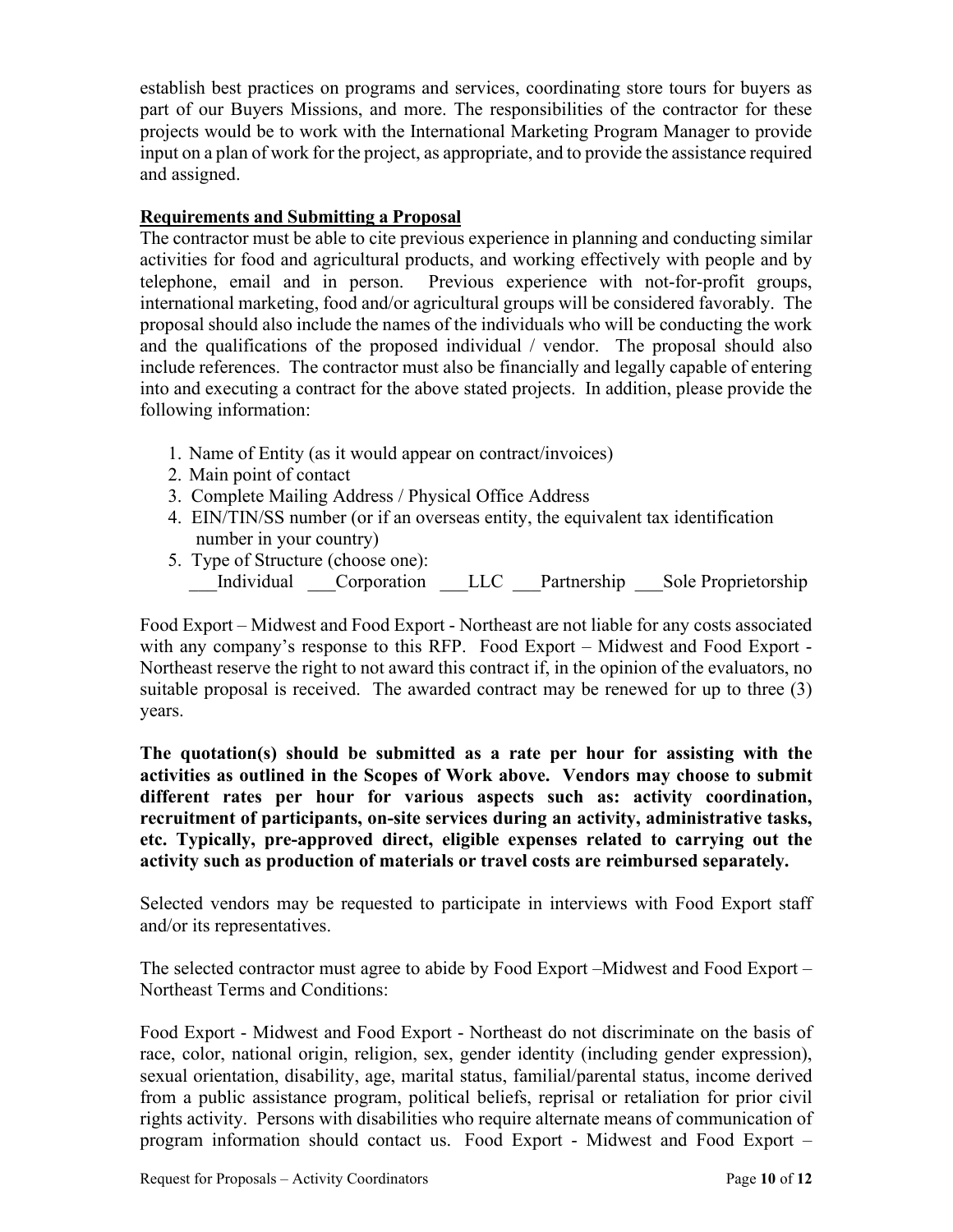Northeast do not tolerate fraud in their programs or services, and expect all participants to comply with our code of ethics [\(www.foodexport.org/codeofethics\)](http://www.foodexport.org/codeofethics).

If you suspect any instance of fraud, please contact our Ethics Reporting Line at: [www.foodexport.ethicspoint.com](http://www.foodexport.ethicspoint.com/) or 1-855-727-6715 (domestic toll-free.)

We reserve the right to deny services to any firm or individual which, in the sole opinion of Food Export – Midwest or Food Export – Northeast does not comply with MAP; FAS; Food Export – Midwest or Food Export – Northeast regulations or policies, or otherwise reflect positively on them; their members states; FAS; or USDA, in pursuit of their mission of increasing food and agricultural exports, or for continued public support for their programs. For more information please see our Terms and Conditions located at [www.foodexport.org/termsandconditions.](http://www.foodexport.org/termsandconditions)

The selected contractor must agree to abide by the provisions contained in Section 202 of Executive Order 11246 (30 Federal Register 12319) with regard to employment and contracting practices. In addition, Food Export – Midwest and Food Export – Northeast require that its contractors may not discriminate on the basis of race, color, national origin, religion, sex, gender identity (including gender expression), sexual orientation, disability, age, marital status, familial/parental status, income derived from a public assistance program, political beliefs, reprisal or retaliation for prior civil rights activity. Food Export – Midwest and Food Export – Northeast acceptance of proposal is conditional upon contractor disclosing all existing relationship with another party that has the potential of impacting and/or influencing the contractor's ability to carry out the scope of work.

By responding to this request for proposal, you are certifying that your company nor its principals are presently debarred, suspended, proposed for debarment, declared ineligible, or voluntarily excluded from participation in this transaction by any Federal department or agency. If you are unable to certify to the preceding statement, but wish to proceed with a proposal to this request, you will need to include an explanation as to why you cannot certify this statement as an attachment to your proposal.

The contents of this Request for Proposal and Scopes of Work are confidential and business proprietary. They may not be re-used for any purpose, in whole or part, including any text, or related concepts, strategies or tactics described, without written permission from Food Export – Midwest and/or Northeast.

**The deadline for proposals is 12:00 noon ET on Wednesday, March 16, 2022**. Emailed proposals will be accepted.

Please forward proposals to:

 Joy F. Canono Food Export USA – Northeast One Penn Center, Suite 420 1617 JFK Boulevard Philadelphia, PA 19103 Email: [jcanono@foodexport.org](mailto:jcanono@foodexport.org)

# **Questions should be directed to:**

Teresa Miller, Strategic Partnership Manager